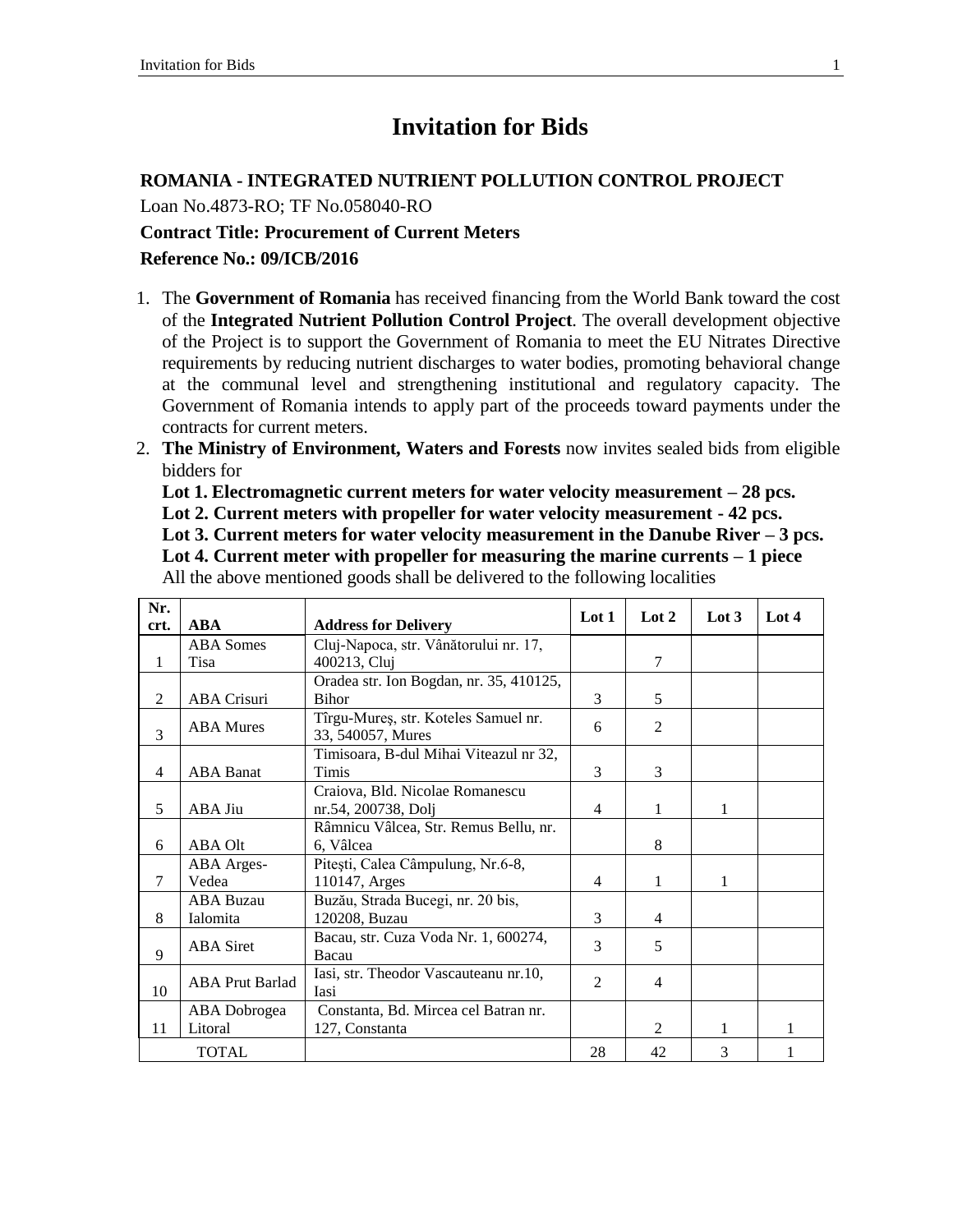The latest delivery date for the goods is **90 days** as from contract effectiveness but not later than  $02<sup>nd</sup>$  of May 2017.

- 3. Bidders may bid for one or several contracts (Lots), as further defined in the bidding document. Bidders wishing to offer discounts in case they are awarded more than one contract (Lot) will be allowed to do so, provided those discounts are included in the Letter of Bid.
- 4. Bidding will be conducted through the International Competitive Bidding procedures as specified in the World Bank's *[Guidelines: Procurement under IBRD Loans and IDA](http://www.worldbank.org/html/opr/procure/guidelin.html)  [Credits](http://www.worldbank.org/html/opr/procure/guidelin.html)*, (May 2004), and is open to all eligible bidders as defined in the Procurement Guidelines.
- 5. Interested eligible bidders may obtain further information from and inspect the bidding documents from the Integrated Nutrient Pollution Control Project Management Unit at the address below during office hours 09.00 to 16.00 hours, Monday to Thursday, and 09.00 to 14.00 hours on Friday
- 6. A complete set of printed bidding documents in English may be obtained by interested bidders based on the submission of a written application to the address below. The bidder which requests that the printed bidding documents be delivered to them will fully cover all of the postal taxes. Interested bidders may also receive bidding documents by e-mail. However in case of discrepancy the hard copy will prevail.
- 7. Bids must be delivered to the address below on or before**:**

## **Date: November 25th , 2016**

### **Time:** *12:00, local time*

Electronic bidding *will not* be permitted. Late bids will be rejected. Bids will be publicly opened in the presence of the bidders' designated representatives and anyone who choose to attend at the address below on

## **Date: November 25th , 2016**

**Time:** *12:00, local time*

8. All bids must be accompanied by a *Bid Security*

**For Lot 1: 4.200 EURO**

**For Lot 2: 5.400 EURO**

**For Lot 3: 1.200 EURO**

## **Foe Lot 4: 300 EURO**

In the case of a bid covering multiple lots the bid security amount must be not less than the total of the required bid security amounts per each lot.

9. The address referred to above is:

**Ministry of Environment, Waters and Forests Integrated Nutrient Pollution Control Project Management Unit** Attn: **Mrs. Naiana MILEA, PMU Director Mrs. Catalina CRIVEANU, Senior Procurement Specialist Ms. Raluca MATEESCU, Procurement Specialist 12, Libertatii Blvd., Sector 5, 2nd Floor, Rooms 304 B & C**